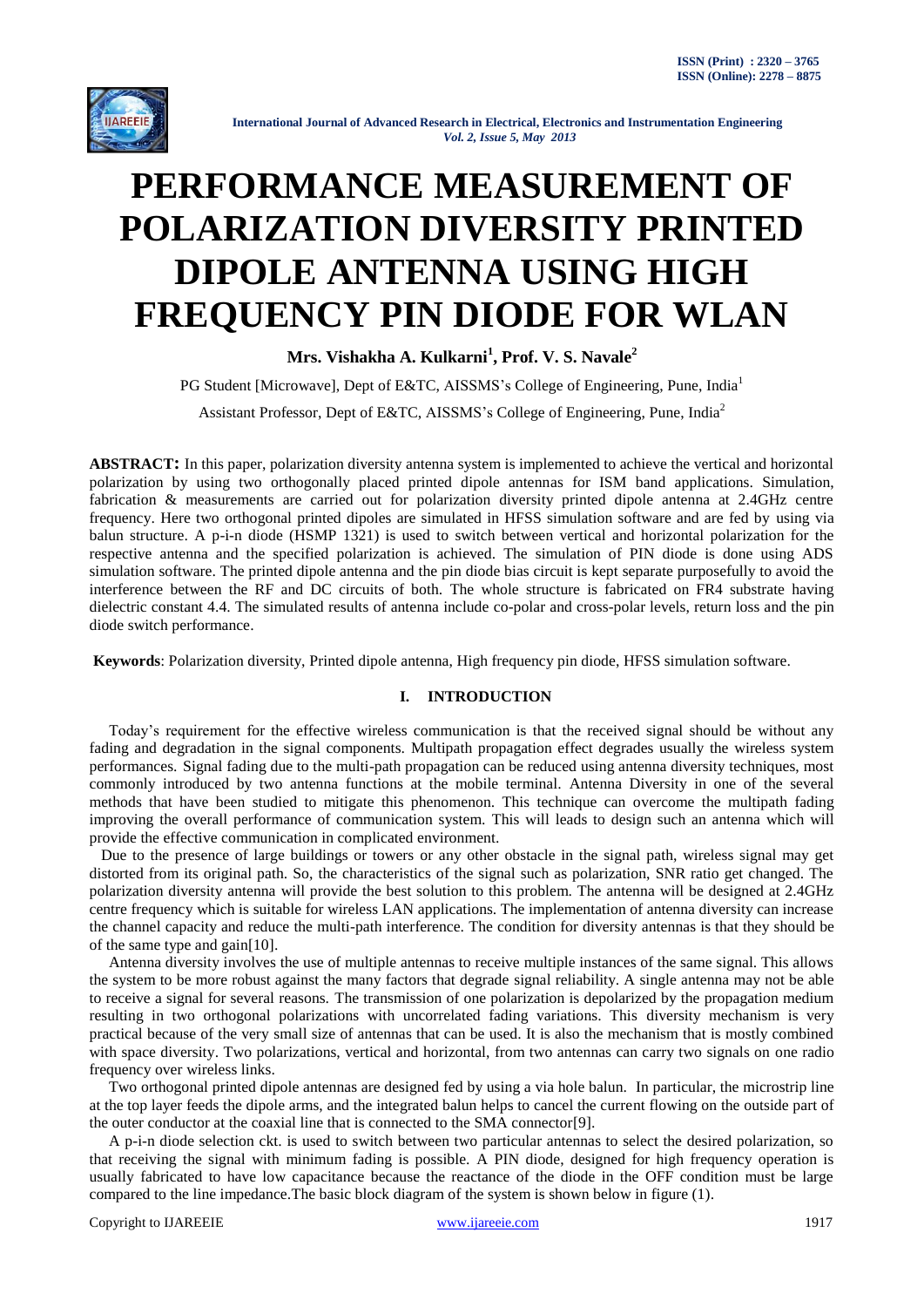



**Fig.1. Block diagram of polarization diversity system with p-i-n diode selection circuit.**

# **II. ANTENNA DESIGN**

 The simulation part of printed dipole antenna is done by using HFSS simulator. A FR4 substrate with thickness of 1.6 mm and dielectric constant of 4.4 is selected for the design of whole circuit. The use of via hole balun helps to show the broadband nature of the dipole. The via-hole connects the microstrip line on the top layer to the right dipole arm on the bottom layer. This dipole arm will now have the same phase as the microstrip line. The dipole arm length and the microstrip feed line are approximately quarter-wavelength at the resonant frequency [1].

 Figure (2). below shows the top and bottom layer of printed dipole antenna. The via hole balun structure is used to feed the current to the dipole structure on the another side. A microstrip via-hole balun acts as an unbalance-to-balance transformer from the feed coaxial line to the two printed dipole strips. The lengths of the dipole-arm strip and the microstrip balun are all approximately a quarter wavelength [5].



**Figure.2. Printed dipole antenna with balun structure (a)Bottom layer, (b) Top layer.**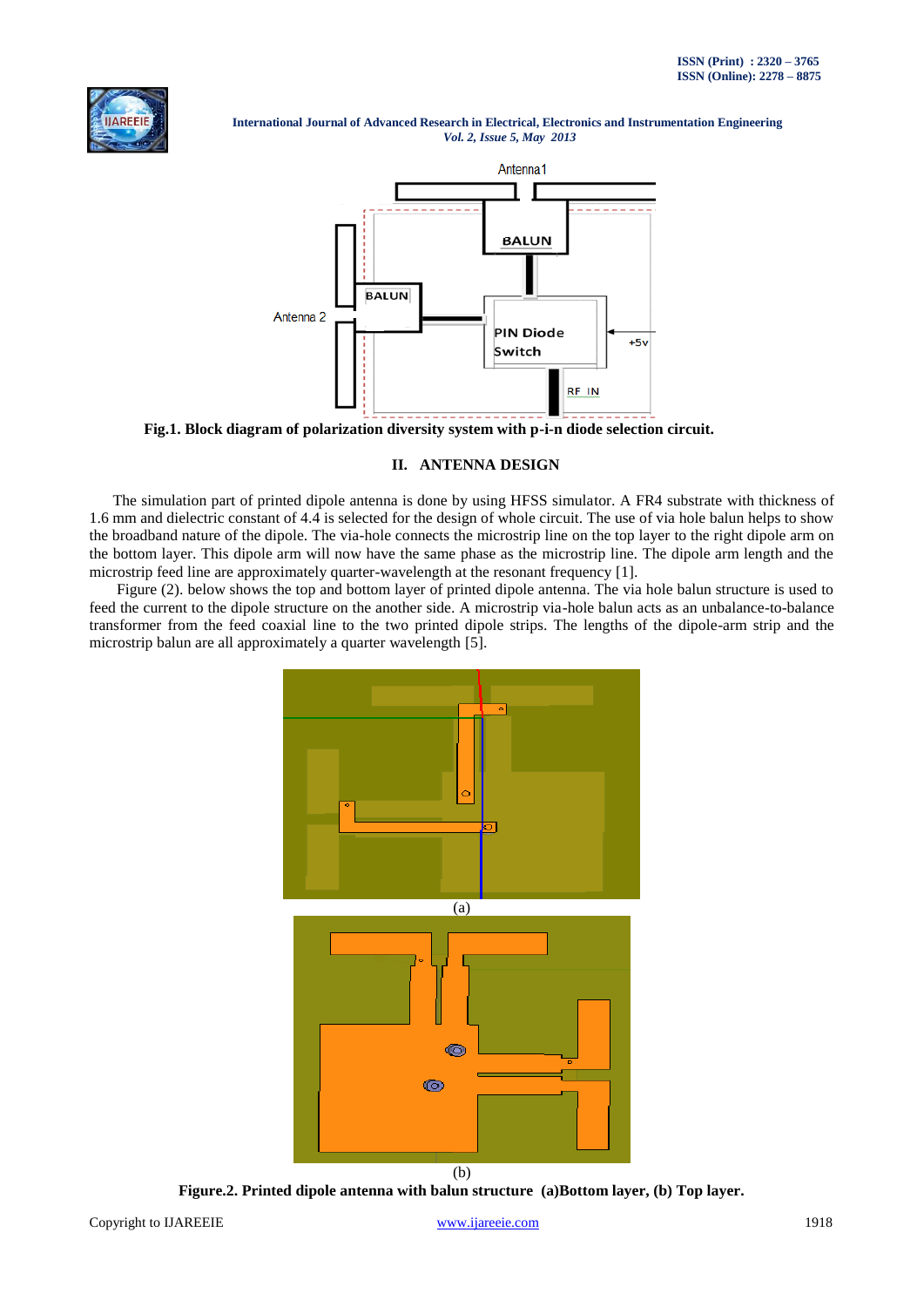

### **III. PIN DIODE SELECTION CRITERION**

 A SMP-1321 series PIN diode from Skyworks solutions is used for polarization switching between the vertical and horizontal components of the linearly polarized wave<sup>[11]</sup>. The performance characteristics of the PIN diode depend mainly on the chip geometry and the processed semiconductor material in the intrinsic or I - region, of the finished diode. When the diode is forward biased, holes and electrons are injected into the I-region. This charge does not recombine instantaneously, but has a finite lifetime ( t ) in the I-region. If the PIN diode is reverse biased , there is no stored charge in the I-region and the device behaves like a Capacitance (CT) shunted by a parallel resistance (RP).The terminals of the balun are connected to pin diode ckt. A bias voltage of 3V is fed through dc line. The bias ckt. includes resistors, RF-choke inductors, and dc-block capacitors.

 A unique feature of the PIN diode is its ability to control large amounts of RF power with much lower levels of DC. When the control current is switched on and off, or in discrete steps, the device can be used for switching. In addition, the PlN"s small size, weight, high switching speed, and minimized parasitic elements make it ideally suited for use in miniature, broadband RF signal control components. In the design of a strip line or microstrip SPDT PIN diode switch, bandwidth and physical construction are often important considerations. When a switch is not performing satisfactorily, the fault is often not due to the PIN diode but to other circuit limitations such as circuit loss, bias circuit interaction, or lead length problems.

 The equivalent R-L-C circuit models of a p-i-n diode containing packaged parasitic effects can be extracted from the measured S-parameters as shown in figure (3). The p-i-n diodes are with self-protect resistors of forward-biased current, RF choke inductors, and dc block capacitors to isolate the dc bias from the RF signal. The dc block capacitors should have very low impedance at the RF frequency, while the RF choke inductors should have very high RF impedance. A quarter wavelength meander line can be on the PCB substrate to replace the RF choke inductors. Since the maximum forward-bias current of the p-i-n diode<sup>[5]</sup> (HSMP-1321) is  $I_f = 10$  mA (with a forward voltage  $V_f$ =0.85V), a self-protect resistor R=3 $\Omega$  should be added for the forward-bias 5 V. A dc block capacitors with C=0.25pF to have a very low impedance at the RF frequency is chosen. Figure  $(3)$  &  $(4)$  below shows the simulated and fabricated structure of two printed dipoles with p-i-n diodes and its bias circuit in ADS component library respectively.



**Figure.3. Circuit diagram of the p-i-n diode with two antennas simulated in ADS.**



**Fig.4.Fabricated PIN diode bias circuit on FR4 substrate**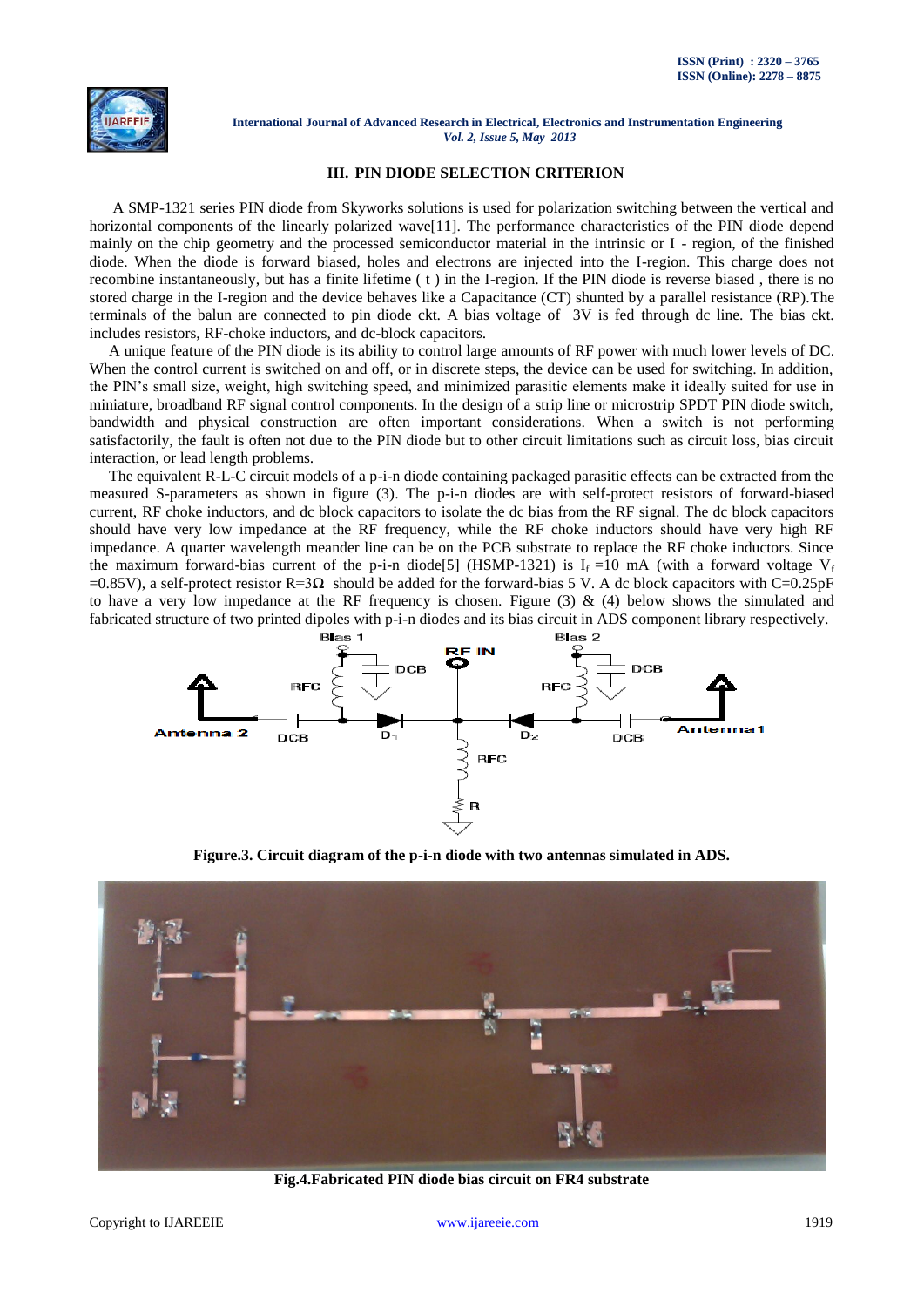

## **IV. FABRICATED MODEL**

 When two antennas are positioned near each other, and one or both of them are excited, some energy tends to end up at the other antenna. This interchange of energy is called mutual coupling and is a mechanism of great significance for antenna system performance. It depends on radiation characteristics of the antennas, relative separation between them and their orientation.

 The simulated model parameters of the printed dipole antenna in HFSS are used to fabricate the same model on FR4 substrate as shown in figure (5).The substrate thickness is 1.6mm with dielectric constant 4.4. The conductor thickness of the copper on patch side is 50μn. The table (1) below gives the structural parameters used for the antenna that will helps to achive good results.

|                            | ANTENNA 1 &<br><b>ANTENNA 2</b> |
|----------------------------|---------------------------------|
|                            |                                 |
| SUBSTRATE MATERIAL         | FR-4(NAN-YA-                    |
|                            | PLASTIC)                        |
| <b>SUBSTRATE THICKNESS</b> | $1.6 \text{ mm}$                |
| LOSS tangent               | 0.002                           |
|                            |                                 |
| Balun Size                 | $0.23 * \lambda$                |
|                            |                                 |
| Ground size                | $0.7*\lambda$                   |
|                            |                                 |
| Dipole width               | 6 <sub>mm</sub>                 |
|                            |                                 |
| Dipole length              | 23mm                            |
|                            |                                 |
| via                        | 0.5 <sub>mm</sub>               |
|                            |                                 |
| Platting                   | <b>Gold ENIG</b>                |

**Table 1 Specifications of proposed antenna**



**Figure.5.(a)**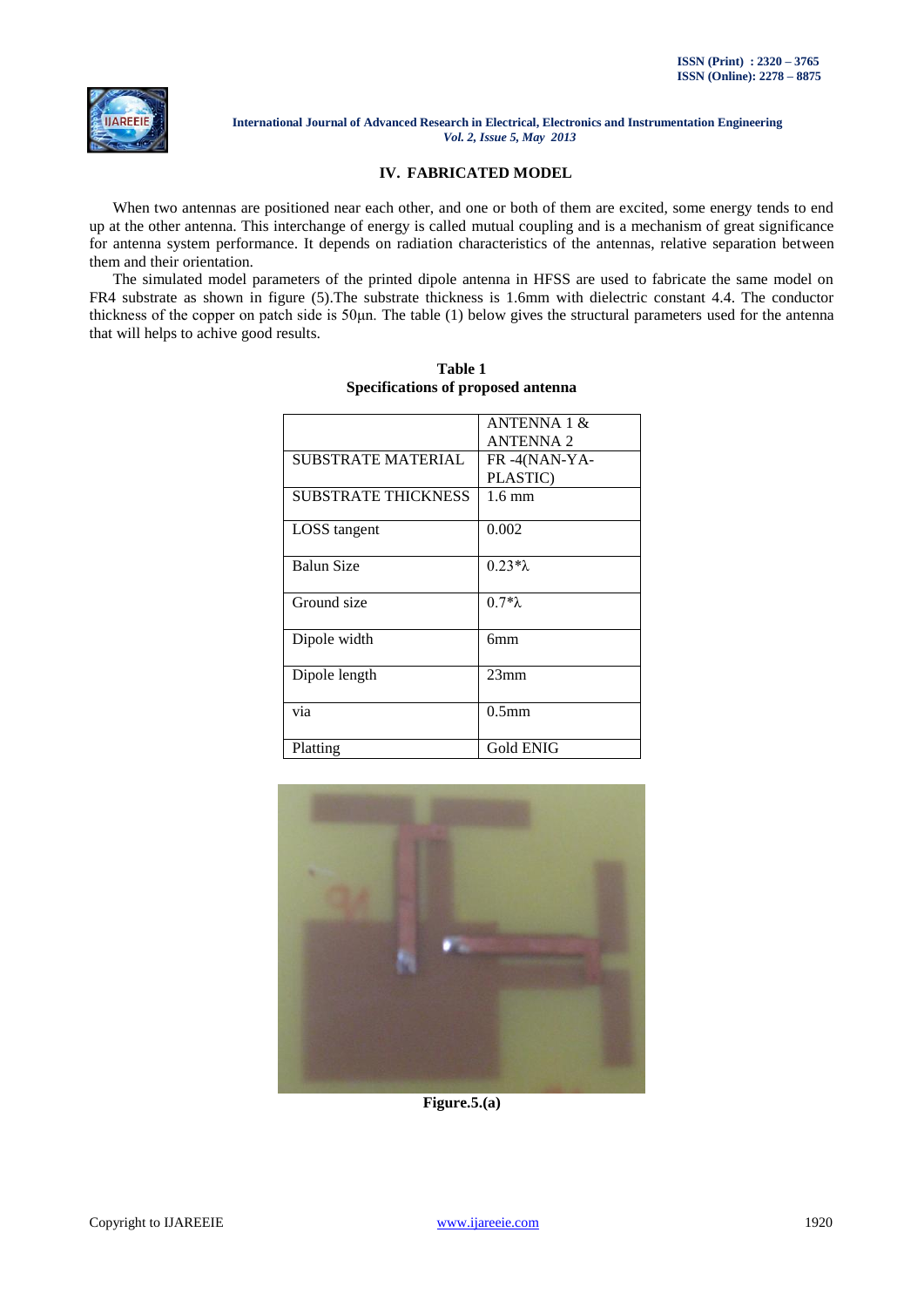



**Figure.5.(b) Figure.5.Photographs of fabricated dipole antenna (a)Bottom layer (b)Top layer**

## **V. RESULTS AND DISCUSSIONS**

 By using the transient data obtained from simulation, the surface current distribution on the metal plates can then be obtained directly from the tangential magnetic fields at centre frequency. The principle of simulation of field pattern is that one antenna at a time is excited while the other is terminated with a 50 ohm load. For S-parameter measurements the antenna system (both antennas) was simulated as a whole.

 The complete far-field radiation pattern as shown in figure (6) or response at a specific frequency can be determined by the near-to-far-field transformation method[4]. The VSWR of the printed dipole antenna with a via-hole balun is approximately lower than two from 2.2 to 2.9 GHz, with a bandwidth of approximately 80MHz. Figure (7)  $\&$ (8) below shows the computed and measured return loss with good agreement. Figure(9) shows insertion loss of pin diode circuit as -1.2dB.



**Fig.6.Radiation pattern of the printed dipole antenna showing E-plane and H-plane pattern**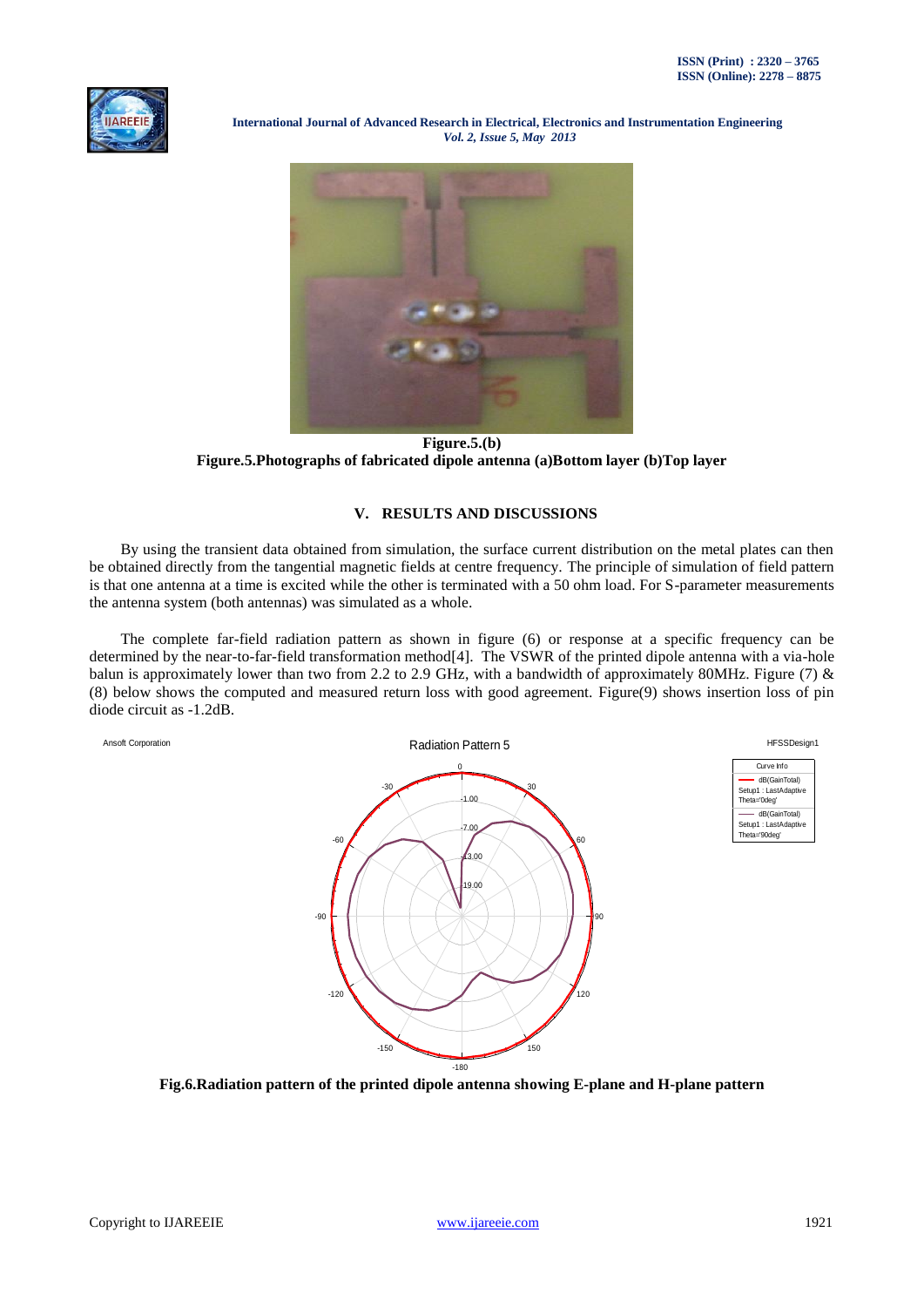



**Figure.7.The reflection coefficient S11 of the printed dipole (a) simulated (b) measured.**



**Fig. 8. The measured S11 of the PIN diode bias circuit.**